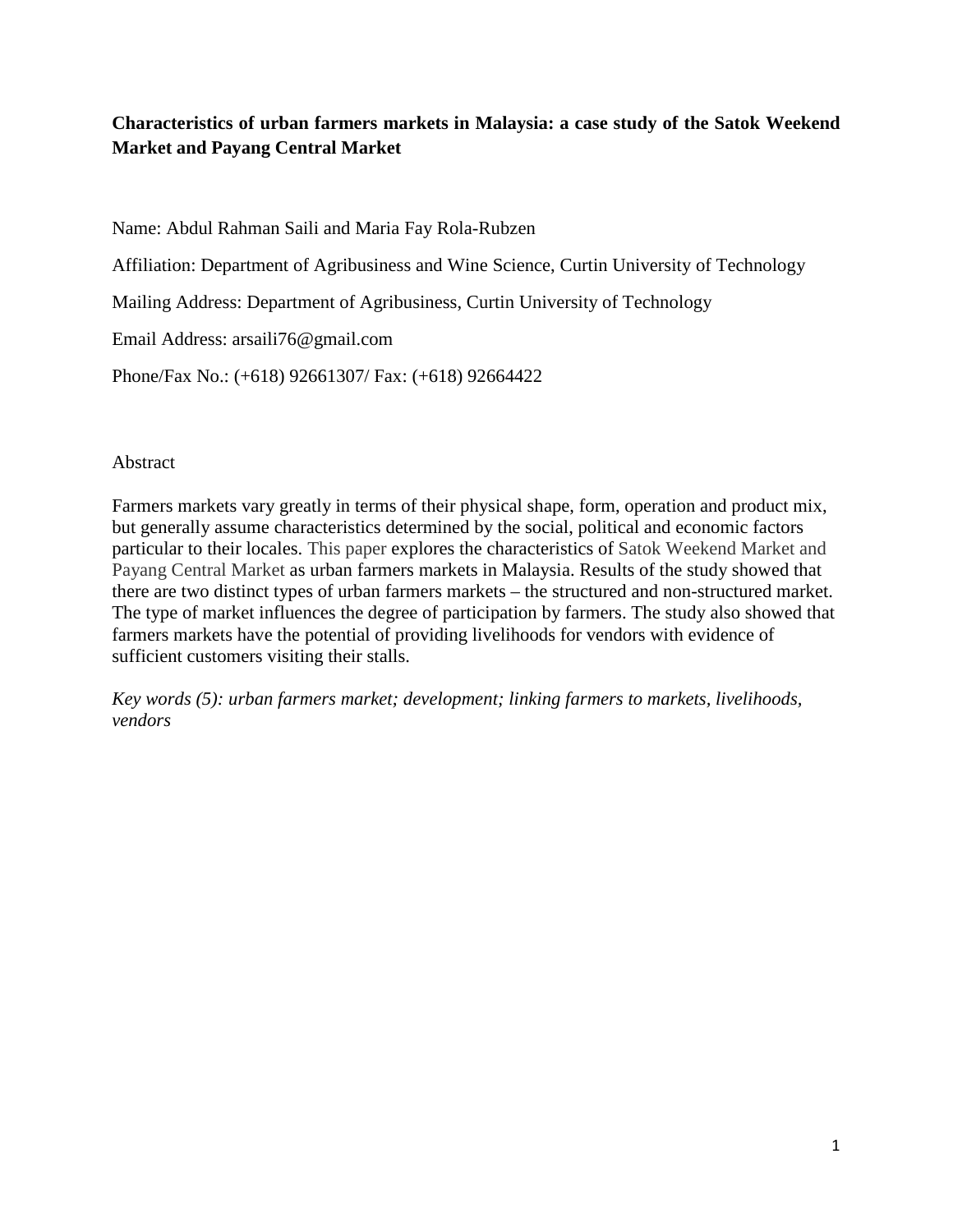### **1. Problem statement**

Farmers markets are an exciting and important form of free enterprise. They are important in developing countries where the main sources of fresh produce are still farmers markets and other small public markets. But what is the potential for farmers markets for supporting sustainable development? Currently, there is a dearth of information about farmers markets in developing countries - their role, the rules of engagement and the impact on the community and the economy. Most research is centered towards farmers markets in developed countries. In Malaysia, a number of farmers markets are operating in urban areas which allow farmers to reach urban consumers and offer fresh produce. Due to the role of urban farmers markets in Malaysia, an investigation of the characteristics and development of these markets is needed.

## **2. Objectives**

The objectives of this paper are to:

- Assess the current state of the art of Satok Weekend market and Payang Central market
- Explore the livelihoods potential of both markets from the vendors point of views

# **3. Procedures**

Structured interviews were conducted to 335 vendors in Satok weekend market with permission and support from the Kuching North City Hall authorities. Another 202 respondents were interviewed in Payang Central market with permission and support from the Kuala Terengganu City Council. To speed up the data collection, a few enumerators were appointed as interviewers. Interviewers read the questions exactly as they appeared on the survey questionnaire. The choice of answers to the questions is often fixed (close-ended) in advance, though a few open-ended questions were included within the structured interview. A structured interview standardizes the order in which questions are asked of survey respondents, so the questions are always answered within the same context. The data collected were analysed using the statistical software, SPSS. Analyses included descriptive analysis, correlations and other statistical analyses.

## **4. Results**

## **4.1 Demographic background**

The profile of respondent characteristics is presented in Table 1. Both market shows that the respondents are dominated by female. Fifty-four per cent of the respondents are female in Satok Weekend Market whereas 72% of respondents are female in the Payang Central Market.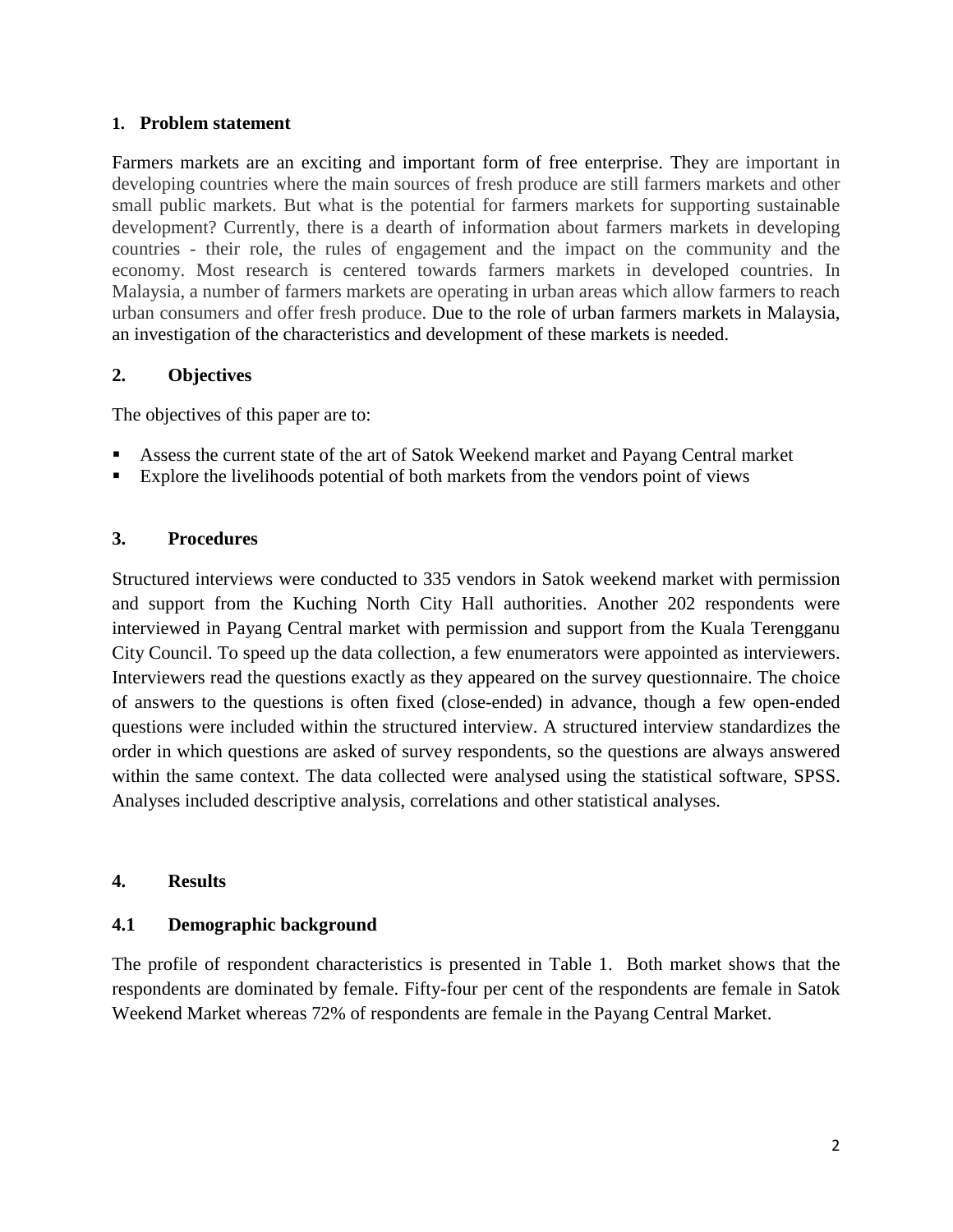|                             | <b>Satok Weekend Market</b> |               | <b>Payang Central Market</b> |               |
|-----------------------------|-----------------------------|---------------|------------------------------|---------------|
| Demographic                 | <b>Frequency</b>            | $\frac{0}{0}$ | <b>Frequency</b>             | $\frac{0}{0}$ |
| <b>Gender</b>               |                             |               |                              |               |
|                             |                             |               |                              |               |
| Male                        | 155                         | 46.3          | 55                           | 27.8          |
| Female                      | 180                         | 53.7          | 143                          | 72.2          |
| Total                       | 335                         | 100.0         | 198                          | 100.0         |
| Age                         |                             |               |                              |               |
| $20 - 30$                   | 50                          | 14.9          | 33                           | 16.6          |
| $31 - 40$                   | 82                          | 24.5          | 65                           | 32.6          |
| $41 - 50$                   | 108                         | 32.2          | 64                           | 32.2          |
| $51 - 60$                   | 75                          | 22.4          | 22                           | 11.1          |
| 60 and above                | 20                          | 6.0           | 15                           | 7.5           |
| Total                       | 335                         | 100.0         | 199                          | 100.0         |
| <b>Education</b>            |                             |               |                              |               |
| Postgraduate                | $\mathbf{1}$                | 0.3           | $\boldsymbol{0}$             | 0.0           |
| University degree           | 8                           | 2.4           | $\mathbf{1}$                 | 0.5           |
| Diploma                     | 13                          | 3.9           | 3                            | 1.5           |
| High school                 | 175                         | 52.2          | 101                          | 51.0          |
| Primary                     | 75                          | 22.4          | 69                           | 34.8          |
| Others-Did not go to school | 60                          | 17.9          | 23                           | 11.6          |
| Others – certificate        | 3                           | 0.9           | $\mathbf{1}$                 | 0.5           |
| Total                       | 335                         | 100.0         | 198                          | 100.0         |

**Table 1: Demographic background of Satok Weekend Market and Payang Central Market** 

The largest proportion of the respondents was in the age category of 31-40 and 41-50. In Satok Weekend Market, 32% of the respondents fall under the age of 41-50 and 25% fall under the age of 31-40; whereas in Payang Central Market about the same percentage (32%) goes to both categories.

About half of the respondents in both markets indicated that their highest level of education is high school. The percentage of respondents whose highest level of education is primary school in Satok Weekend Market is 22% and 35% in Payang Central Market. There are only few people who completed higher education and diploma level up to postgraduate level. The number of respondents who did not go to school is about 18% in Satok Weekend Market and 12% in Payang Central Market.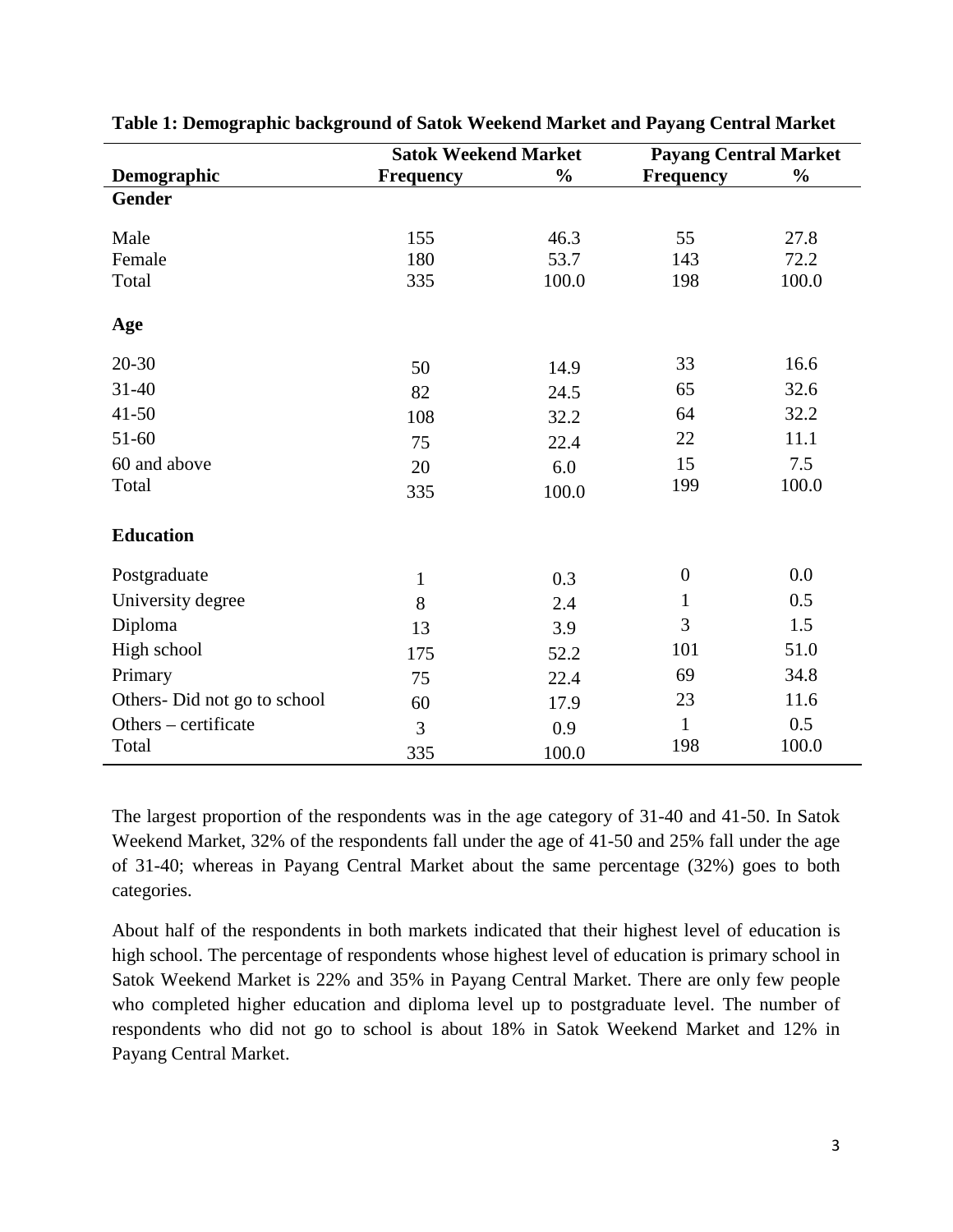## **4.2 Current state of the art**

In the Satok Weekend Market, 26% of the vendors are purely farmers while 21% are farmers and vendors at the same time (Table 2). Apart from selling their own-grown products, they also sell products that they get from other suppliers. Purely vendors can be divided into two groups; the first group sells fresh agricultural products (26%) and other group sells mixed products such as food (dried food, baked food, prepared food and drinks) and non agri-food products (e.g. souvenirs, books and clothing). Those who grow their own products can be divided into full time or part time farmers. Sixty four per cent of them claimed that they are full time farmers and 36% considered themselves as part time farmers.

|                                               | <b>Satok Weekend</b><br><b>Market</b> |               | <b>Payang Central</b><br><b>Market</b> |               |
|-----------------------------------------------|---------------------------------------|---------------|----------------------------------------|---------------|
|                                               |                                       |               |                                        |               |
|                                               | <b>Frequency</b>                      | $\frac{0}{0}$ | <b>Frequency</b>                       | $\frac{0}{0}$ |
| <b>Types of vendor</b>                        |                                       |               |                                        |               |
| Farmer                                        | 87                                    | 26.0          | $\overline{2}$                         | 1.0           |
| Farmer and vendor                             | 68                                    | 20.3          | 34                                     | 16.8          |
| Vendor (Fruits, vegetables, flower/shrub/herb | 86                                    | 25.7          | 75                                     | 37.1          |
| and meat/fish/poultry)                        |                                       |               |                                        |               |
| Vendor (others)                               | 94                                    | 28.0          | 91                                     | 45.1          |
| Total                                         | 335                                   | 100.0         | 202                                    | 100.0         |
| <b>Type of farmer</b>                         |                                       |               |                                        |               |
| Full-time farmer                              | 99                                    | 63.9          | 34                                     | 94.4          |
| Part-time farmer                              | 56                                    | 36.1          | $\overline{2}$                         | 5.6           |
| Total                                         | 155                                   | 100.0         | 36                                     | 100.0         |

#### **Table 2: Type Vendors and farmers**

In Payang Central Market, only 1% are purely farmers and 17% are classified as farmers and vendors. A total of 37% of the respondents are vendors selling fresh agricultural products while 45% are selling other kinds of products. About 94% of respondents identified themselves as full time farmers and 6% are part time farmers.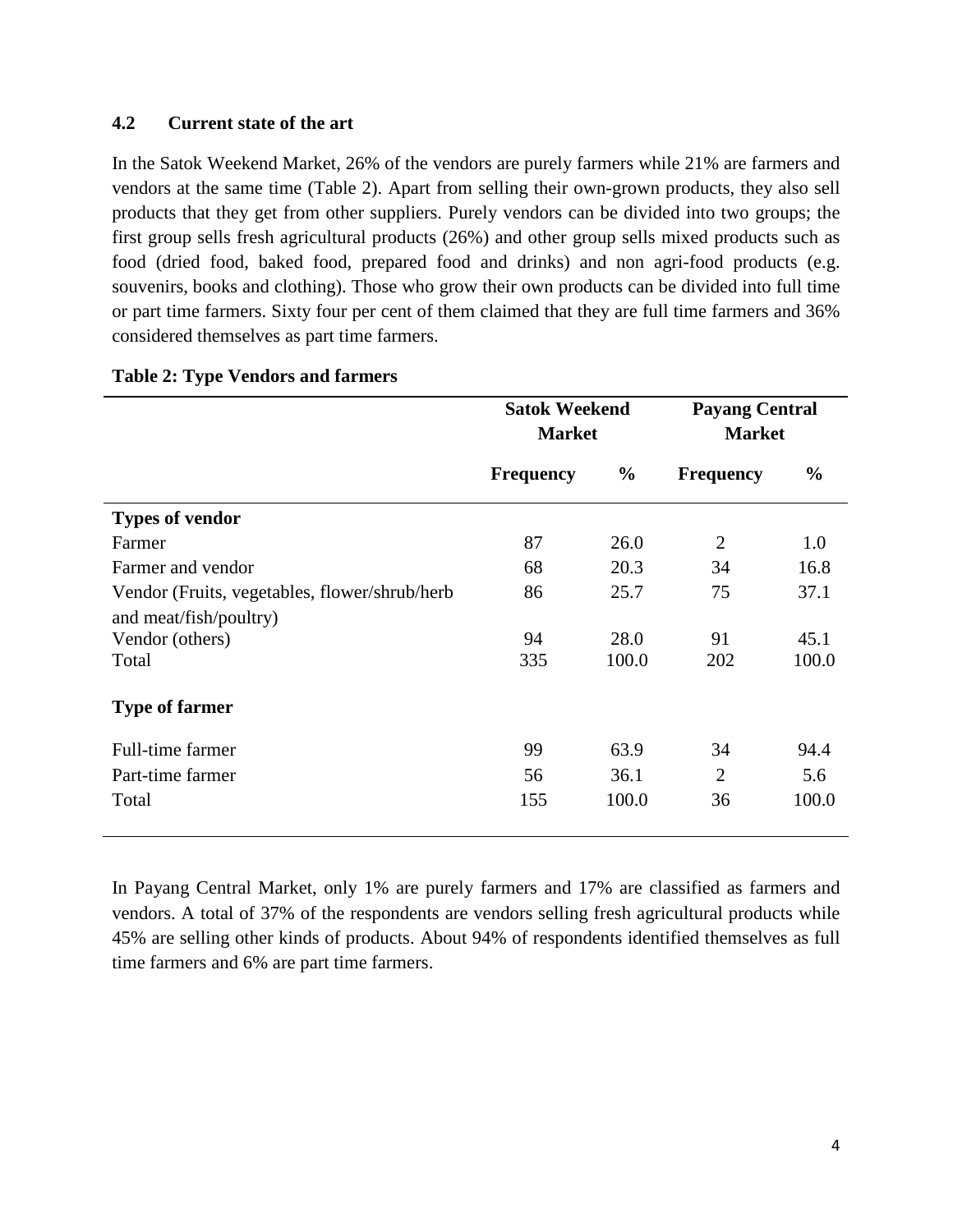## **4.3 Trading background**

The reported product mix in both markets comprises of agriculture products, food and also non agri- food products as stated in Table 3. In Satok Weekend Market, the market is dominated by fresh agricultural products (72%) and food products (18%) whereas 10% of the product mix comes from non agri-food products such as souvenirs, books, clothing and others. The scenario in Payang Central Market is different where most vendors reported that they sell agricultural products (48%) followed by food (29%) and non agri-food products (23%) (Table 3).

|               |                           | <b>Satok Weekend</b> |               | <b>Payang Central</b> |               |  |
|---------------|---------------------------|----------------------|---------------|-----------------------|---------------|--|
|               |                           | <b>Market</b>        |               | <b>Market</b>         |               |  |
| Group         | <b>Type of products</b>   | <b>Frequency</b>     | $\frac{0}{0}$ | <b>Frequency</b>      | $\frac{0}{0}$ |  |
| Agriculture   | Fruits                    | 105                  | 24.6          | 31                    | 14.1          |  |
|               | Vegetables                | 124                  | 29.0          | 46                    | 20.9          |  |
|               | Flowers/shrubs/herbs      | 33                   | 7.7           | 14                    | 6.4           |  |
|               | Meat, fish and poultry    | 45                   | 10.5          | 13                    | 5.9           |  |
|               | Sub-total                 | 307                  | 71.9          | 104                   | 47.3          |  |
| Food          | Dried food                | 29                   | 6.8           | 41                    | 18.6          |  |
|               | Baked good                | 27                   | 6.3           | 13                    | 5.9           |  |
|               | Prepared food             | 13                   | 3.0           | $\overline{4}$        | 1.8           |  |
|               | <b>Drinks</b>             | $\overline{7}$       | 1.6           | 9                     | 4.1           |  |
|               | Sub-total                 | 76                   | 17.8          | 66                    | 30.4          |  |
| Non agri-food | Souvenir products         | 24                   | 5.6           | 35                    | 15.9          |  |
|               | Books/magazines/newspaper | 6                    | 1.4           | 3                     | 1.4           |  |
|               | Antique products          | 8                    | 1.9           | 9                     | 4.1           |  |
|               | Others                    | 6                    | 1.4           | $\overline{2}$        | 0.9           |  |
|               | Sub-total                 | 44                   | 10.3          | 50                    | 22.3          |  |
| Total         |                           | 427                  | 100.0         | 220                   | 100.0         |  |

| Table 3: Product mix in Satok Weekend Market and Payang Central Market |  |  |  |
|------------------------------------------------------------------------|--|--|--|
|                                                                        |  |  |  |

In Satok Weekend Market, most of the vendors (35%) reported that they had been in trading for less than 5.1 years whereas about 33% of the vendors had been selling in the market for 5.1 to 10 years. In Payang Central Market, 37% of the vendors had been participating in the market for 5.1 to 10 years, while (33%) reported that they had been trading for less than 5.1 years (Table 4).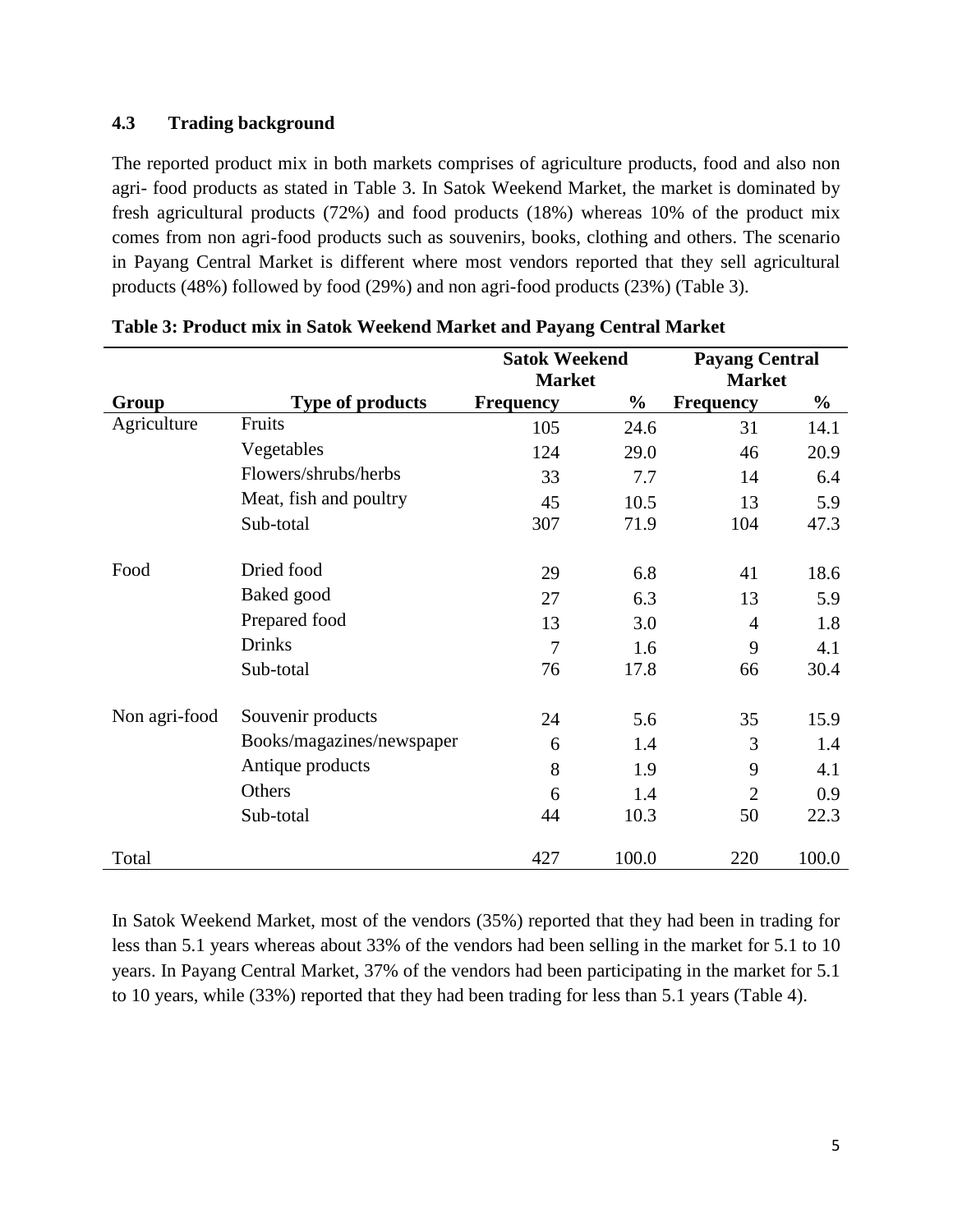|                   | <b>Satok Weekend Market</b> |               | <b>Payang Central Market</b> |               |
|-------------------|-----------------------------|---------------|------------------------------|---------------|
| Length of trading | <b>Frequency</b>            | $\frac{0}{0}$ | <b>Frequency</b>             | $\frac{0}{0}$ |
| Less than $5.1$   | 116                         | 34.9          | 65                           | 32.5          |
| 5.1 to 10.0       | 109                         | 32.8          | 73                           | 36.5          |
| 10.1 to $15.0$    | 49                          | 14.8          | 19                           | 9.5           |
| More than 15      | 58                          | 17.5          | 43                           | 21.5          |
|                   | 332                         | 100.0         | 200                          | 100.0         |

**Table 4: Vendors length of trading in Satok Weekend Market and Payang Central Market** 

In the case of Satok Weekend Market, the vendors reported most of them (42%) travel less than 30 minutes from the market whereas 33% of them live more than 30 minutes up to 1 hour from the market. In Payang Central Market, majority of the vendors (86%) claimed the distance between their houses to the market is less than 30 minute (Table 5).

|                      | <b>Satok Weekend Market</b> |               | <b>Payang Central Market</b> |               |
|----------------------|-----------------------------|---------------|------------------------------|---------------|
| <b>Distance</b>      | <b>Frequency</b>            | $\frac{0}{0}$ | <b>Frequency</b>             | $\frac{0}{0}$ |
| Less than 30 minutes | 139                         | 41.5          | 174                          | 86.1          |
| 30 minutes to 1 hour | 110                         | 32.8          | 21                           | 10.4          |
| 1-2 hours drive      | 54                          | 16.1          | 7                            | 3.5           |
| More than 2 hours    | 32                          | 9.6           | $\theta$                     | $\theta$      |
| Total                | 335                         | 100.0         | 202                          | 100.0         |

**Table 5: Distance of the market from vendors house in Satok Weekend Market and Payang Central Market**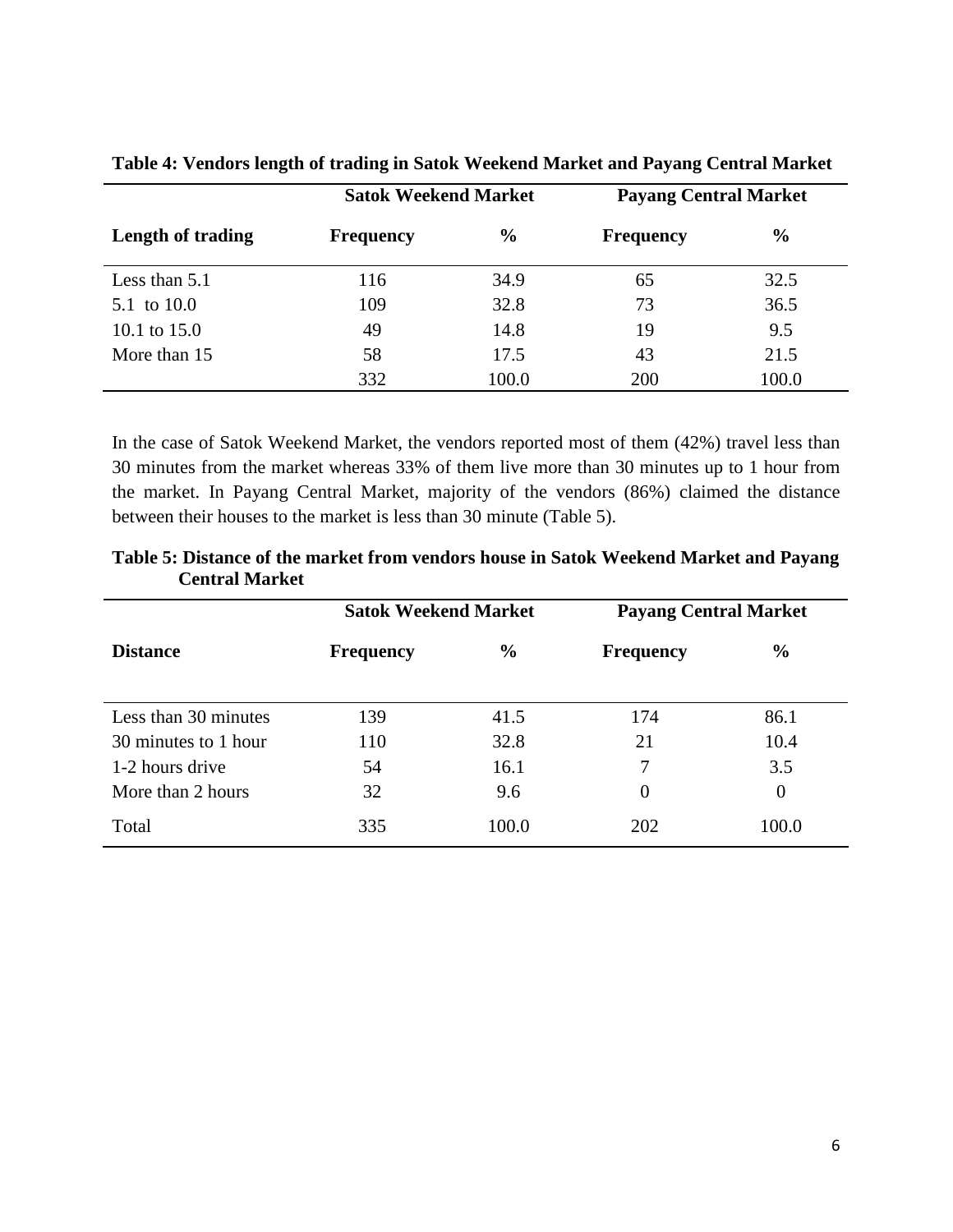Table 6 presents the mode of transportation of the vendors in both markets. In Satok Weekend Market, most of the respondents have their own transport; 40% own a van or lorry and 38% own a car. In another market, the figures demonstrate a similar pattern where the vendor own a van or lorry and own a car show significant figures at 16% and 41%, respectively. Boat also another mode of transportation available due to the market's location by the river bank. Seven per cent of the respondents travel to the market by water transport.

|                           | <b>Satok Weekend Market</b> |               | <b>Payang Central Market</b> |               |  |
|---------------------------|-----------------------------|---------------|------------------------------|---------------|--|
| <b>Transport</b>          | <b>Frequency</b>            | $\frac{6}{6}$ | <b>Frequency</b>             | $\frac{0}{0}$ |  |
| Own transport - van/lorry | 135                         | 40.3          | 32                           | 15.9          |  |
| Own transport $-$ car     | 128                         | 38.2          | 82                           | 40.8          |  |
| Chartered bus             | 5                           | 1.5           | 23                           | 11.4          |  |
| Chartered van/lorry       | 51                          | 15.2          | 16                           | 8.0           |  |
| Motorcycle                | 14                          | 4.2           | 28                           | 13.9          |  |
| <b>B</b> oat              | $\overline{0}$              | 0.0           | 14                           | 7.0           |  |
| Others                    | $\overline{2}$              | 0.6           | 6                            | 3.0           |  |
| Total                     | 335                         | 100.0         | 201                          | 100.0         |  |

**Table 6: Vendors transportation in the case of Satok Weekend Market and Payang Central Market** 

## **4.4 Practice and operational aspects**

As shown in Table 7, most of the vendor (87%) in Satok Weekend Market trade every weekend. About 3 % of them trade everyday where over the weekdays they trade in other places since Satok Weekend Market only operates on weekends. Following this, the respondents were asked about their satisfaction of the trading days. About 82% of respondents were satisfied with the days of trading, while 17% are looking for more days to sell. In terms of trading time allowed, 83% agreed with the allocated time and 17% required more time.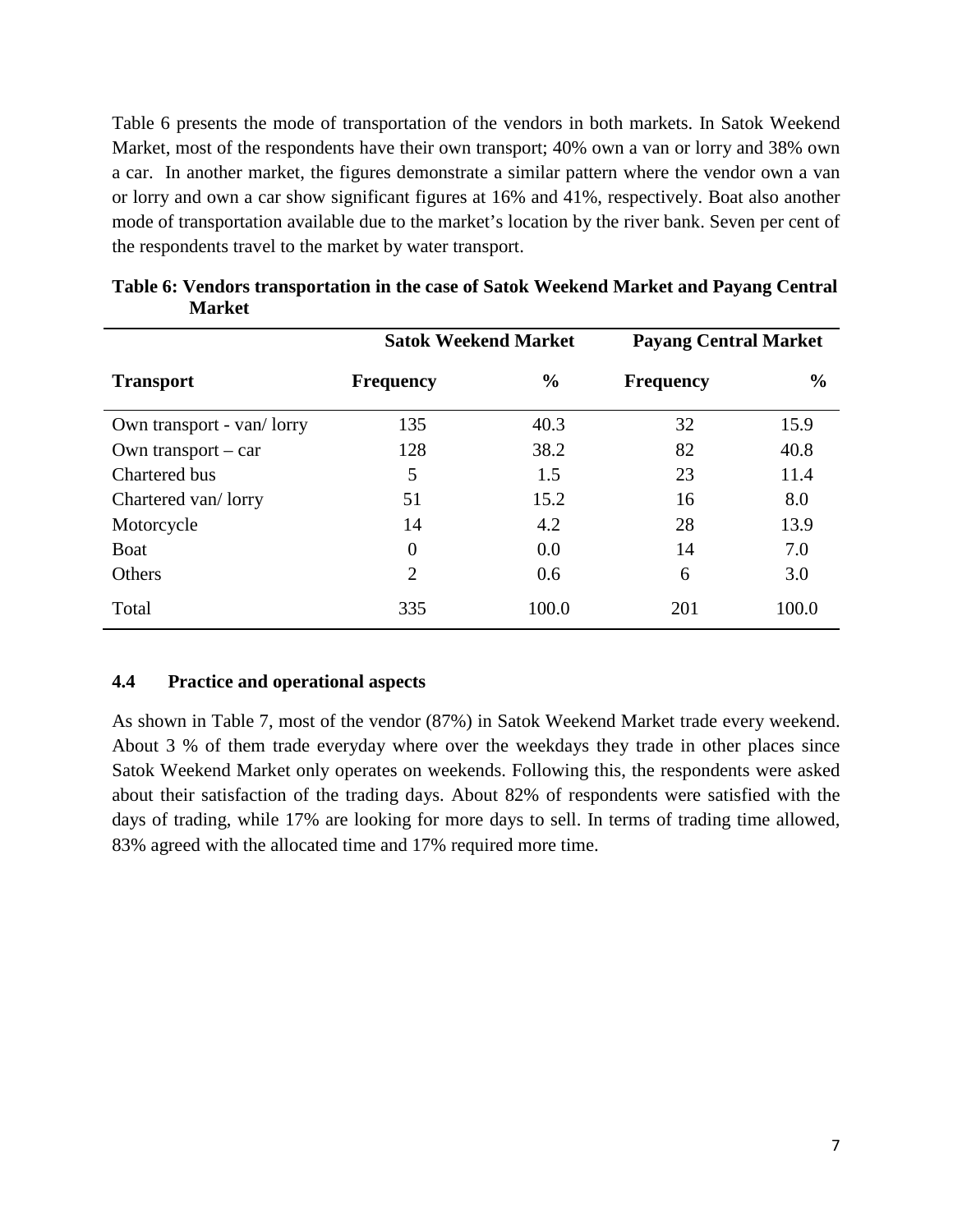|                                  | <b>Satok Weekend Market</b> |                  |                  | <b>Payang Central Market</b> |  |  |
|----------------------------------|-----------------------------|------------------|------------------|------------------------------|--|--|
| <b>Trading frequency</b>         | <b>Frequency</b>            | $\frac{0}{0}$    | <b>Frequency</b> | $\frac{0}{0}$                |  |  |
| Everyday                         | 11                          | 3.3              | 202              | 100.0                        |  |  |
| Every weekend                    | 290                         | 86.6             | $\overline{0}$   | 0.0                          |  |  |
| <b>Every Saturday</b>            | 11                          | 3.3              | $\overline{0}$   | 0.0                          |  |  |
| <b>Every Sunday</b>              | 20                          | 6.0              | $\Omega$         | 0.0                          |  |  |
| Others $-$ irregular             | 3                           | 0.9              | $\overline{0}$   | 0.0                          |  |  |
| Total                            | 335                         | 100.0            | 202              | 100.0                        |  |  |
| <b>Current days of operation</b> |                             |                  |                  |                              |  |  |
| Just right                       | 274                         | 81.8             | 202              | 100.0                        |  |  |
| More days needed                 | 57                          | 17.0             | $\boldsymbol{0}$ | 0.0                          |  |  |
| Less days needed                 | 3                           | 0.9              | $\theta$         | 0.0                          |  |  |
| Others                           | $\mathbf{1}$                | 0.3              | $\overline{0}$   | 0.0                          |  |  |
| Total                            | 335                         | 100.0            | 202              | 100.0                        |  |  |
| <b>Current time of operation</b> |                             |                  |                  |                              |  |  |
| Just right                       | 278                         | 83.2             | 202              | 100.0                        |  |  |
| More time needed                 | 56                          | 16.8             | $\overline{0}$   | $\overline{0}$               |  |  |
| Less days needed                 | $\overline{0}$              | $\boldsymbol{0}$ | $\Omega$         | $\overline{0}$               |  |  |
| Total                            | 334                         | 100.0            | 202              | 100.0                        |  |  |
|                                  |                             |                  |                  |                              |  |  |

#### **Table 7: Trading frequency and opinion on the operation period for Satok Weekend Market and Payang Central Market**

In the case of Payang Central Market, all respondents claimed that they sell everyday. All of them are satisfied with the trading days and even the times of operation.

The projected customers who visited the market are stated in Table 8. Most of the vendors (29%) in Satok Weekend Market claimed that around 21 to 50 customer visited their stall per day and another 29% claimed that less than 20 customers come to their stall per day. The respondents had been asked to identify how many tourists dropped at their stall and 57% stated that less than 20 tourists per day and 16% had between 21 to 50 tourists per day.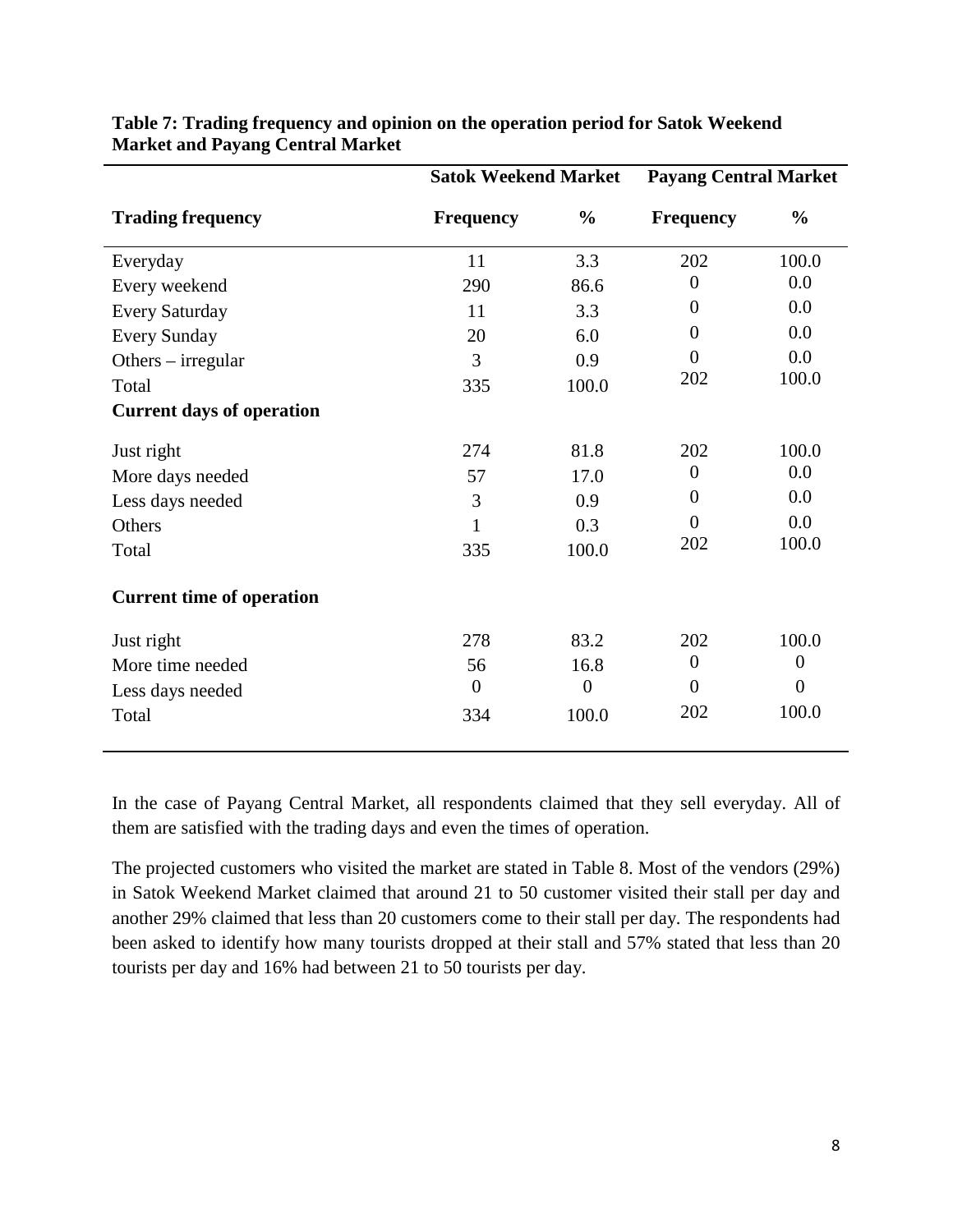|                  | <b>Satok Weekend Market</b> |               | <b>Payang Central Market</b> |               |
|------------------|-----------------------------|---------------|------------------------------|---------------|
| <b>Number</b>    | <b>Frequency</b>            | $\frac{6}{9}$ | <b>Frequency</b>             | $\frac{0}{0}$ |
| <b>Customers</b> | 55                          | 16.4          | 158                          | 78.2          |
| Less than 20     |                             |               |                              |               |
| $21 - 50$        | 98                          | 29.3          | 37                           | 18.3          |
| 51-100           | 97                          | 29.0          | 1                            | $.5\,$        |
| More than 100    | 57                          | 17.0          | 1                            | .5            |
| None             | $\mathbf{1}$                | .3            | 3                            | 1.5           |
| Do not know      | 27                          | 8.1           | $\overline{2}$               | 1.0           |
| Total            | 335                         | 100.0         | 202                          | 100.0         |
| <b>Tourists</b>  |                             |               |                              |               |
| Less than 20     | 191                         | 57.0          | 163                          | 80.7          |
| $21 - 50$        | 55                          | 16.4          | 32                           | 15.8          |
| 51-100           | 29                          | 8.7           | $\mathbf{1}$                 | $.5\,$        |
| More than 100    | 6                           | 1.8           | 1                            | .5            |
| None             | 29                          | 8.7           | 3                            | 1.5           |
| Do not know      | 25                          | 7.5           | $\overline{2}$               | 1.0           |
| Total            | 335                         | 100.0         | 202                          | 100.0         |

|                                         | Table 8: Number of customers and tourists visiting the stalls per day in Satok Weekend |
|-----------------------------------------|----------------------------------------------------------------------------------------|
| <b>Market and Payang Central Market</b> |                                                                                        |

In Payang Central Market, 78% of the respondents claimed that less than 20 customers had visited them per day while 18% of the respondents received between 21-50 customers per day. About 81% of respondents also stated that less than 20 of the customers are tourists and 16% of the respondents identified around 21 to 50 of the customers are tourists.

#### **5. Discussion**

The demographic information revealed that there are still a high number of female vendors in the urban farmers markets studies. Both markets show a high number of female participation in the market. Payang Central Market indicated more than 70% are female vendors while a slightly lower figure of 54% are females in the Satok Weekend Market. The difference is probably because of the nature of the market. Payang Central Market is operating on a daily basis therefore the participation of male are less. Wives generally spend time in the market while the husbands generally work in the farm or other jobs. In Satok Weekend Market, male participation is a bit higher as compared to the other market since the market only operates on weekends. The males can hence participate in the market for extra income. However, overall females still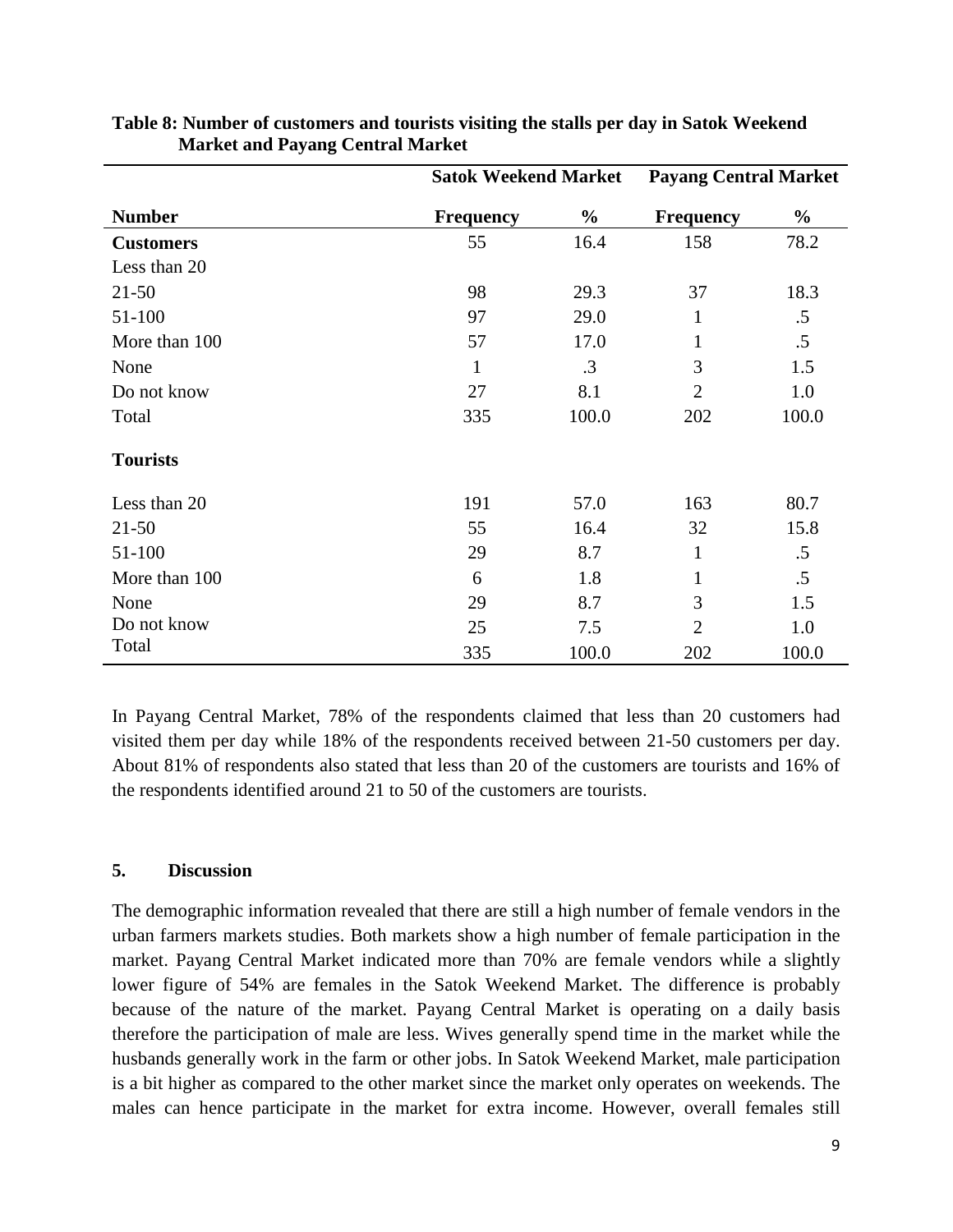dominated the market. One of the possibilities is due to the market policy of giving priority to single mothers.

In Satok Weekend Market, the age profile reflects a good range of young and old generation with 25% of the vendors aged between 31 and 40, 30% aged between 41 and 50 and 24% aged between 51 and 60. This is important in ensuring continuous participation of vendors in the market. In reference to the projected life birth expectancy in Malaysia, in 2007 the life expectancy of males is 71.9 and females is 76.4 (Department of Statistic Malaysia, 2009). The age profile shows about the right balance of age distribution. This scenario is also reflected in the case of Payang Central Market.

Both markets also show a good record of vendors who had been engaging in the market for substantial periods of time. This shows that the market is providing them livelihoods for quite some time. In Satok Weekend Market, about 17% of the vendors had been loyally attached to the market for more than 15 years and another 15% had been trading for 10.1 to 15 years. The number of new vendors (less than 5.1 years) that participated in the market is also healthy where the number reaches up to 35%. Likewise in Payang Central Market, 22% of the vendors had been operating in the market for more than 15 years, 37% had been trading for 5.1 to 10.0 years and 33% for 5.1 to 10 years.

In terms of education, both markets show that typically the vendors (more than 50%) completed high school while more than 20% completed primary school. There is still evidence that some vendors did not receive any formal education, with 18% in Satok Weekend Market and 12% in Payang Central Market not receiving formal education. These data is consistent with the literacy rate in Sarawak and Terengganu where the markets are located. In Sarawak, literacy rate of 15 to 24 years old male and female in 1990 and 1997 are a bit low as compared to Terengganu (Table 9). In contrast, a study conducted in West Virginia's farmer's market in the US indicated that majority of the vendors hold a high school diploma (32%) and college graduate or doctoral degree (31%) (Brown, Miller et al. 2007). The low levels of education in the Malaysian farmers market may have implications in terms of communicating with the international tourists.

| <b>Gender</b>         | <b>Male</b>  |              |              | <b>Female</b> |  |
|-----------------------|--------------|--------------|--------------|---------------|--|
|                       | 1990         | 2007         | 1990         | 2007          |  |
| Sarawak<br>Terengganu | 97.1<br>98.8 | 98.0<br>99.1 | 92.2<br>97.1 | 98.6<br>99.2  |  |

**Table 9: Literacy rate of 15 to 24 of male and female in Sarawak and Terengganu for the Year 1990 and 2007** 

Source: Manpower and Social Statistics Division, Department of Statistics, Malaysia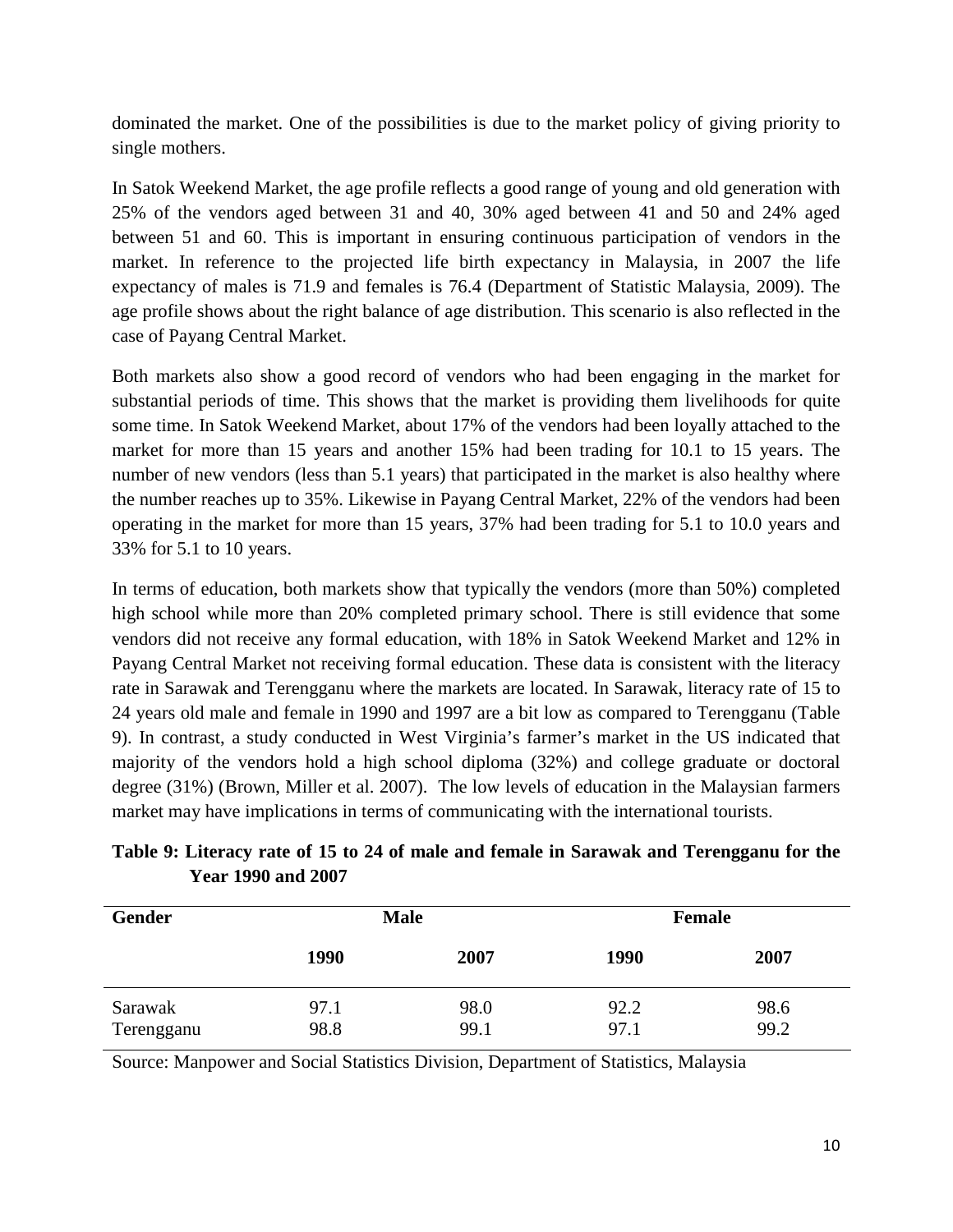In terms of the current state of farmers markets, the type of market vendors is the most debatable issue in terms of defining what a farmers market is. Billing (2006) in his article *From gate to plate: Exploring the farmers' market phenomenon* defined farmers markets as one in which farmers, growers and producers from a local area are present in person to sell their own products directly to the public. However, in developing countries like Malaysia, established urban farmer's market are mostly mixed farmers market. The vendors can be divided into four main categories; farmer, farmer and vendor (farmer selling their own products and at the same time selling agri-products from suppliers or friends), agri-vendor (selling agriculture products from supplier or friends) and other vendors (selling non agri-products).

In the Satok weekend market, participation from farmers (farmer only, farmer and vendor) reached 46% whereas in the other market, farmers are only 18%. However agri-vendors in Payang Central Market reached up to 37% while on the other market its is only 26%. The types of products range from agricultural products, food and non agri-products. The agriculture commodity that is mostly sold by the vendors is vegetables followed by fruits. In Satok, 29% of the stalls sell vegetables and 25% sell fruits. In the other market, 21% offered vegetables and 14% offered fruits. Dried food is another major product offered in Payang Market with quite a significant percentage (19%) whereas in Satok Weekend Market, the proportion is only only 7%.

In Satok Weekend Market, the distance of the market from the vendors' house is varied. However it seems that more farmers are far from the market. This is normal as most agriculture land is pushed to the inner zones as the city sprawls. Out of the 155 vendors who claimed to be farmers (farmer and farmer & vendor), 44% said they had to travel more than one hour to the market and 36% claimed they need to travel between 30 minutes to one hour. This is in contrast with Payang Central Market where most vendors who are farmers live only less than 30 minutes from the market (Table 10). This is due to the slow urban sprawl as compared to Kuching. Kuching City indeed developed very aggressively and since the city is very big it is divided into North and South city council. Whereas in Kuala Terengganu, there are still a lot of agricultural lands in the peripheral area, close to city.

|                      | <b>Satok Weekend Market</b> |               | <b>Payang Central Market</b> |               |
|----------------------|-----------------------------|---------------|------------------------------|---------------|
| <b>Number</b>        | <b>Frequency</b>            | $\frac{6}{9}$ | <b>Frequency</b>             | $\frac{0}{0}$ |
| Less than 30 minutes | 31                          | 20.6          | 23                           | 63.9          |
| 30 minutes to 1 hour | 55                          | 35.5          |                              | 22.2          |
| 1-2 hours drive      | 41                          | 26.5          |                              | 13.9          |
| more than 2 hours    | 27                          | 17.4          | 0                            | 0.0           |
| Total                | 155                         | 100.0         | 36                           | 100.0         |

**Table 10: Distance of the market from the vendor's house to Satok Weekend Market and Payang Central Market**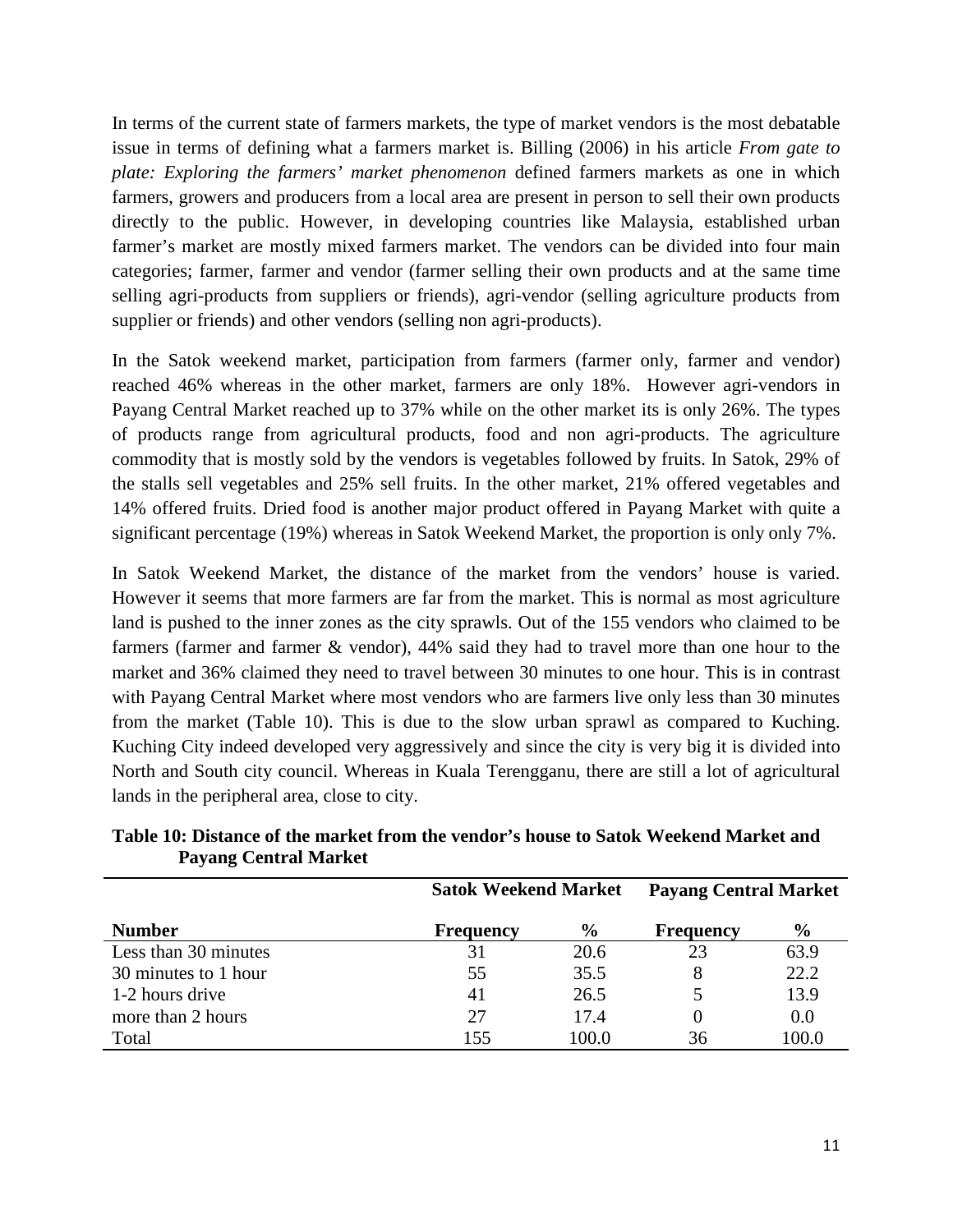Both markets show that most of the vendors have their own transport. In Satok Weekend Market, 40% owned van or lorry and 38% owned a car whereas in Payang Central Market, 16% owned a van or lorry and 41% owned a car. This showed that parking is neeeded for both vendors' and consumers vehicles.

In regards to operational aspects, the Satok Weekend Market and the Payang Central Market are different in nature. Satok Weekend Markets only operated on weekends. Majority of the vendors participated every weekend and only less that 10% of the vendors either participated on Saturday or Sunday only. About 17% of vendors expressed their opinion that the market should be operated for more days and about 17% also wanted to have more time within the day of operation. The market operates on Saturday afternoons and close on Sunday afternoons. In Payang Central Market, the market is open daily and all respondents claimed that they participated everyday. They are satisfied with the day of operation and current time operation.

The sustainability of the market partly depends on the customer - on the simple supply and demand concept. These two markets have different orientation, therefore the distribution of customers visiting the stall is also different. In Satok Weekend Market, 29% of the vendors claimed that between 21 and 50 customers visited their stall per day and another 29% claimed that they have between 51 and 100 customers per day. In Payang Central Market on the other hand, most of the vendors (78%) claimed that less than 20 customers visited their stall per day and 18% claimed that 21 to 50 customers visited them per day. The possible reason is because most of the customer will wait for the weekend to go to the market in Kuching and in Kuala Terengganu customers can go anytime throughout the week. Therefore the type of customers in each market is different.

## **Conclusions**

The study found out that here are two distinct types of urban farmers market in Malaysia - the structured and non-structured market. The nature of these market influences the time of operation of the market and also the type of vendors. Satok Weekend Market is a non-structured market and occupies parking space in between buildings. Due to that, it can only operate after office hours on Saturday till Sunday afternoon. After they finish by Sunday afternoon, the place will be cleaned by the Local Authority. From the survey, this type of market shows a high number of farmer participants where during weekdays they work in their farm. Therefore, on the weekend they bring their products to the city to be sold. As in Payang Central Market, the local authority has to accommodate the farmers to participate in the market by offering special zones for them in the market. They only have to pay the stall whenever they come to trade and they do not have to come everyday. Those farmers who rent the stall at the market for everyday, need to fully participate in the market by making their own arrangements.

Another particularly interesting finding is the vendor mix. While in a developed countries such as the USA, UK or Australia farmers markets only have farmers as vendors, the urban markets